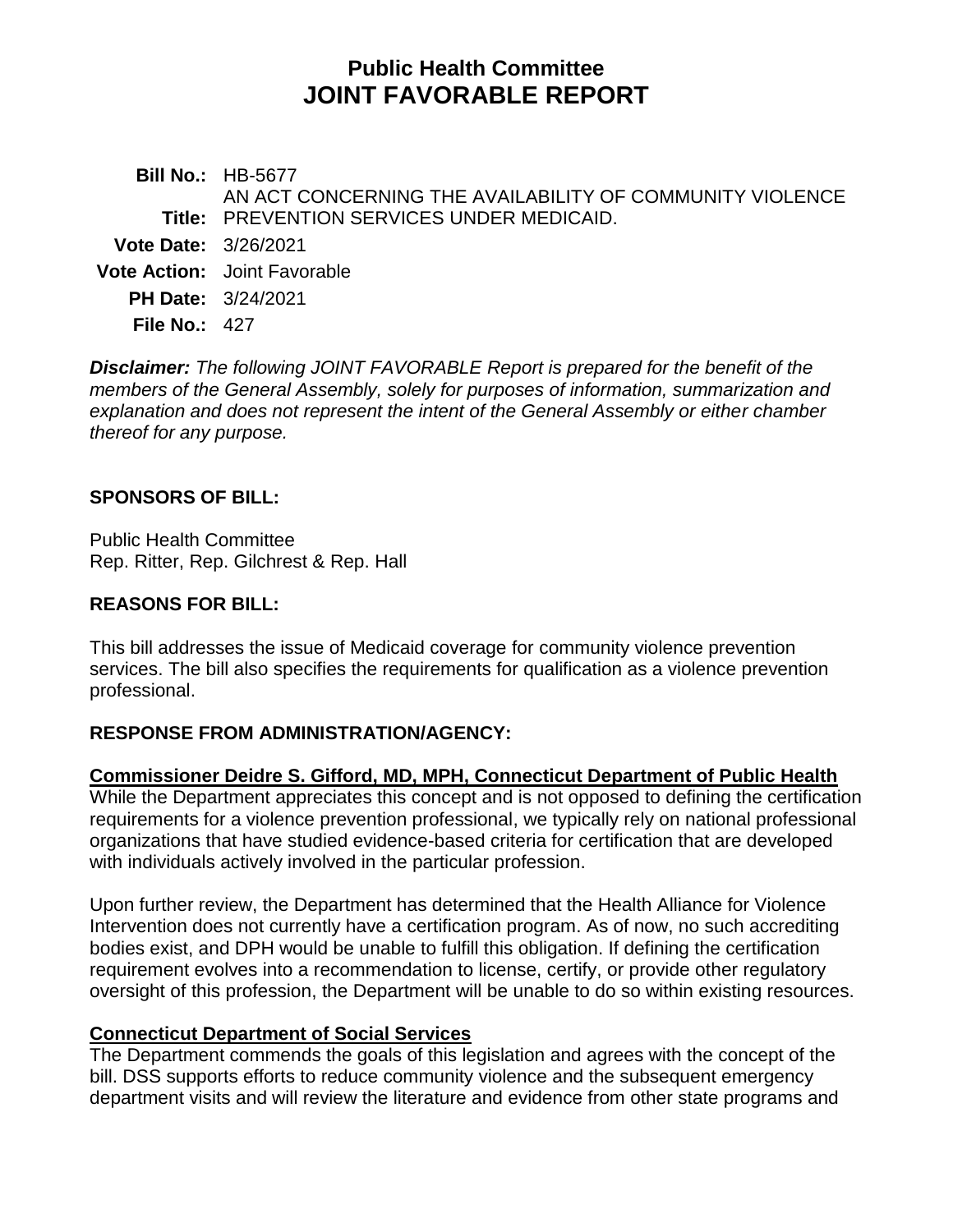locally. However, because these services are not included in the Governor's recommended budget, the Department cannot support this bill.

## **Matthew Ritter, Speaker of the House, Connecticut General Assembly**

In the wake of yet another mass-shooting, I implore the Public Health Committee to support community violence prevention programs whose work serves victims of violent crimes by providing traumainformed case management and referrals to critical services like mental health treatment, housing, and other basic needs.

The bill contemplates the expansion of programs already in operation in Philadelphia and in development state-wide in California. By recognizing and subsequently licensing these providers through DPH, we will enable the leveraging of federal Medicaid dollars to better support this work.

Undoubtedly, these programs serve victims first and foremost. But the committee should also consider their value in preventing future acts of violence on our criminal justice and health care systems, and all our communities.

# **NATURE AND SOURCES OF SUPPORT:**

## **Connecticut Hospital Association**

Connecticut hospitals have been collaborating with community partners for years to advance trauma-informed case management services to victims of violence, with the common goals of starting the healing process, supporting victims and their families, and preventing further violence.

Violence prevention professionals often make an initial connection with victims while they are still in the hospital. They are available to victims and their families to coordinate victim assistance services under the Victims of Crime Act, connect victims with mental health services, including brief trauma-focused therapy, coordinate post-discharge medical follow-up for the treatment of injuries, connect victims with opportunities for employment and educational advancement, and coordinate referrals to community-based services for food, clothing, and legal advocacy.

HB 5677 will establish a unified, consistent, and sustainable statewide process for Connecticut hospitals, government agencies, and community-based violence intervention programs to deliver targeted case management services to victims of violence and their families. This coordinated approach will also enable these partners to generate, share, and benefit from evidence-based data to develop best practices.

## **Kevin Borrup, Executive Director of the Injury Prevention Center, Connecticut Children's Medical Center**

10% of children's overall health and well-being is determined by the health care services they receive while 80 to 90% of our desired outcomes for children are driven by social, environmental, and behavioral factors.

Connecticut Children's along with many of our hospital and community-based partners who are testifying today are currently working together to strengthen existing hospital-based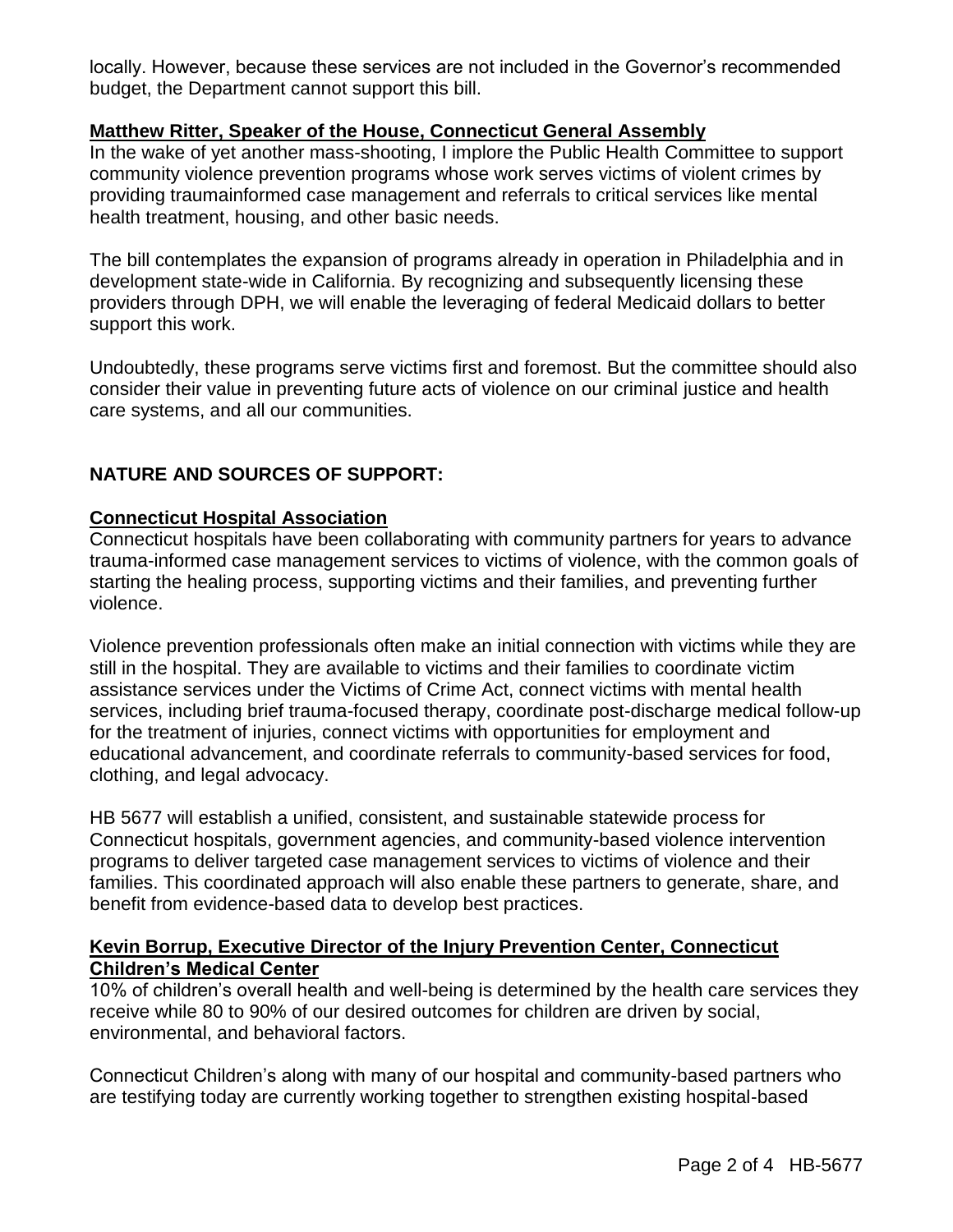violence intervention programs (HVIPs) and to build new programs and partnerships where they do not exist already.

By authorizing Medicaid coverage for these services, hospital-based programs will be strengthened in their capacity to support individuals, families, and communities impacted by violence.

#### **James Dodington, Pediatric Emergency Physician, Medical Director of the Center for Injury and Violence Prevention, Yale New Haven Hospital.**

Through this legislation, we have the opportunity to advance care for victims of violence in Connecticut and prevent further injuries and needless loss of life.

Violence intervention programs across the state are in need of consistent funding to support the community-based, collaborative outreach that is the core of programmatic success, in short, the work of violence prevention professionals.

HB 5677 will provide the momentum needed to grow violence intervention programs across our state and provide services to victims throughout CT.

#### **Kelly McConney Moore, Interim Senior Policy Counsel, American Civil Liberties Union of Connecticut (ACLU-CT)**

Police violence cannot be effectively addressed without reducing the role, responsibilities, and presence of police. This means diverting funds from policing to instead build safe and healthy communities.

Community-based programming that prevents or interrupts violence without police intervention is one incredibly important component of building safe communities, addressing and treating root causes of violence, and, eventually, moving away from reliance on police. House Bill 5677 creates a framework for prioritizing and funding violence prevention services and, in doing so, supports new models of community safety.

#### **Fatimah Loren Dreier, Executive Director, The Health Alliance for Violence Intervention**

Hospital-based violence intervention programs (HVIPs) vary in the specifics of their design and scope, but typically include a brief intervention in the hospital followed by intensive community-based case management services in the months following the injury. HVIPs serve violently injured victims who may be disconnected from traditional institutions and are thus difficult to reach.

Violence prevention professionals provide trauma-informed crisis intervention, links to community-based services, mentoring, home visits, and long-term case management. Unfortunately, funding for HVIPs has not kept up with the need. The result is that this approach is understaffed and underutilized, allowing violence to continue in our communities.

H.B. 5677 offers a smart and proactive approach to address community violence. With or without action, Connecticut's Medicaid program is expected to remain the single largest payer for emergency department charges following violent injuries, highlighting the importance of implementing a preventive strategy.